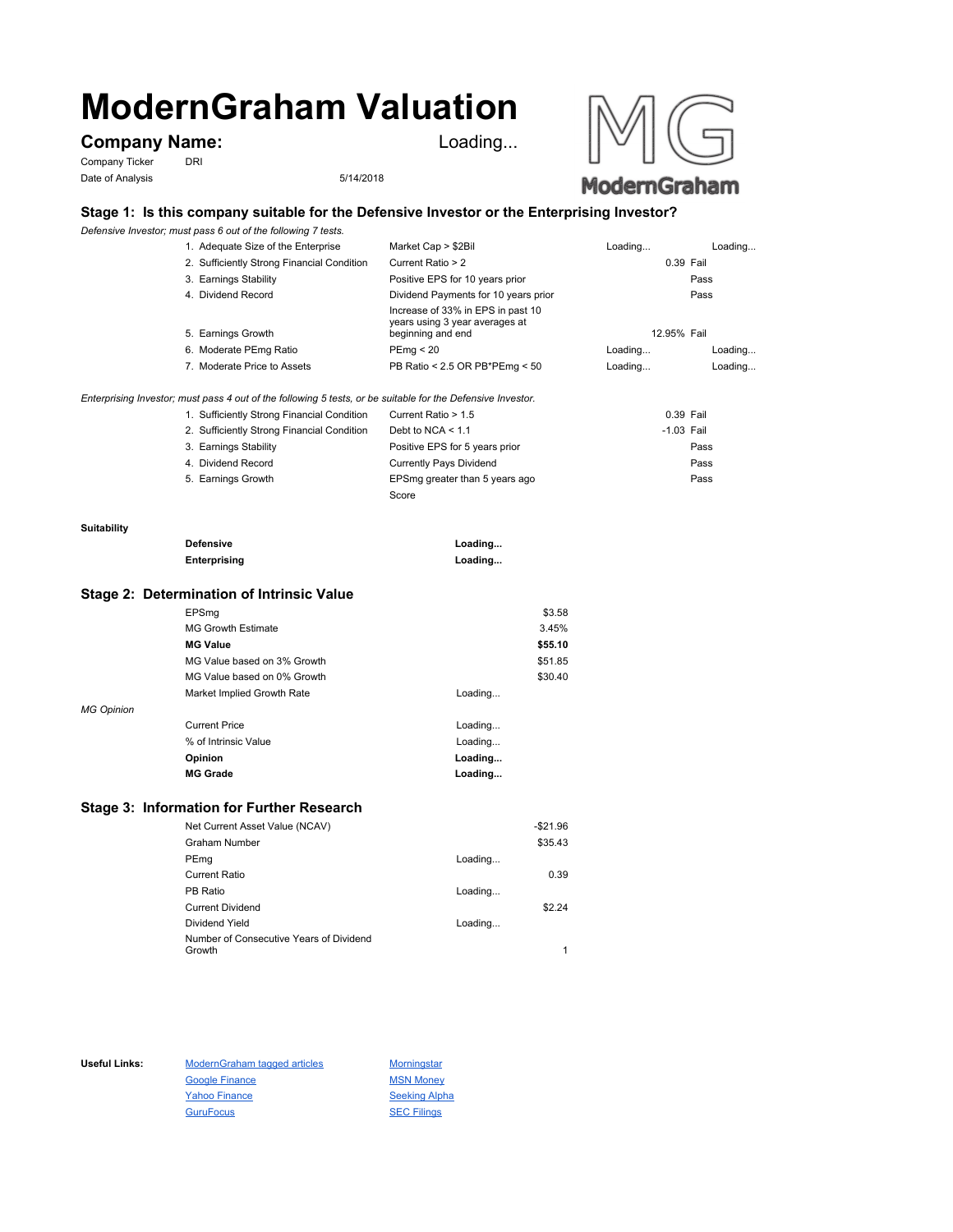| <b>EPS History</b> |        | <b>EPSmg History</b>                 |                 |
|--------------------|--------|--------------------------------------|-----------------|
| Next Fiscal Year   |        |                                      |                 |
| Estimate           |        | \$3.33 Next Fiscal Year Estimate     | \$3.58          |
| May2017            | \$3.80 | May2017                              | \$3.63          |
| May2016            | \$2.90 | May2016                              | \$3.51          |
| May2015            | \$5.47 | May2015                              | \$3.72          |
| May2014            | \$2.15 | May2014                              | \$2.91          |
| May2013            | \$3.13 | May2013                              | \$3.23          |
| May2012            | \$3.57 | May2012                              | \$3.19          |
| May2011            | \$3.39 | May2011                              | \$2.85          |
| May2010            | \$2.84 | May2010                              | \$2.50          |
| May2009            | \$2.65 | May2009                              | \$2.25          |
| May2008            | \$2.60 | May2008                              | \$1.99          |
| May2007            | \$1.35 | May2007                              | \$1.65          |
| May2006            | \$2.16 | May2006                              | \$1.72          |
| May2005            | \$1.78 | May2005                              | \$1.45          |
| May2004            | \$1.34 | May2004                              | \$1.25          |
| May2003            | \$1.27 | May2003                              | \$1.15          |
| May2002            | \$1.30 | May2002                              | \$1.01          |
| May2001            |        | \$1.06 Balance Sheet Information     | 2/1/2018        |
| May2000            |        | \$0.89 Total Current Assets          | \$569,600,000   |
| May1999            |        | \$0.66 Total Current Liabilities     | \$1,467,500,000 |
| May1998            |        | \$0.45 Long-Term Debt                | \$926,400,000   |
|                    |        | <b>Total Assets</b>                  | \$5,454,700,000 |
|                    |        | Intangible Assets                    | \$2,132,200,000 |
|                    |        | <b>Total Liabilities</b>             | \$3,329,800,000 |
|                    |        | Shares Outstanding (Diluted Average) | 125,700,000     |